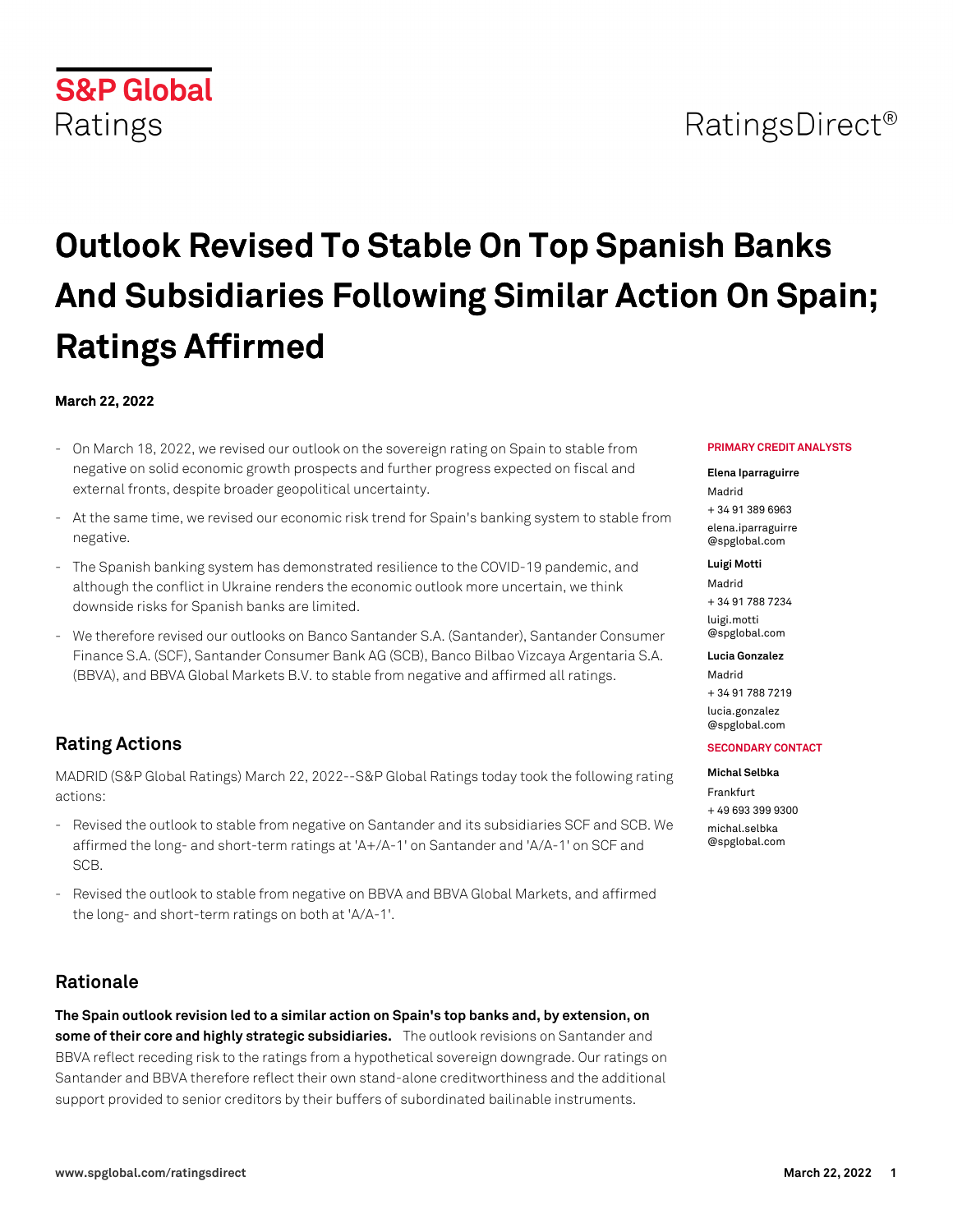**Spanish banks have been resilient to the pandemic.** Asset quality, in particular, performed better than we had expected at the start of the pandemic. Nonperforming assets declined rather than increased in 2021 and 2020, while credit provisions converged close to pre-pandemic levels (53 basis points [bps]) in 2021, after having doubled in 2020. The strong fiscal and monetary support provided by authorities helped to contain the damage of the pandemic on companies and households, and ultimately on their bank lenders too. In particular, Spanish banks made ample use of the government guarantee scheme (at end-2021, about 24% of the Spanish banking system's stock of loans to companies benefited from the government guarantee). Therefore, although pandemic-related asset quality problems may yet emerge, it is unlikely we will see a spike in banks' provisioning. We have therefore revised our trend for economic risks under our Banking Industry Country Risk assessment (BICRA) analysis to stable from negative.

**The military conflict in Ukraine will hinder, but not derail, the Spanish economy's growth momentum.** We now estimate that GDP growth will expand by 6.1% this year, fully recovering the output gap lost during the pandemic, with the outlook remaining favorable thereafter too. Spain is set to receive Next Generation and EU budgetary grants equivalent to 11.5% of GDP between 2022 and 2027, which will support a substantial investment boost in the country. Tourism should also continue to recover from the pandemic shock, while excess savings accumulated by households will help them to cushion the impact of lower purchasing power due to inflation. We note that the persistence of high energy prices and inflation, a potentially more aggressive monetary response, and weaker confidence add downside risks. However, for as long as economic growth remains solid, which is our base case, we do not see meaningful additional risks ahead for banks' credit quality.

**The already risky operating conditions in Turkey are vulnerable to persistent high energy prices and geopolitical risks, but we currently see room for BBVA to cushion the impact.** BBVA's operations in Turkey, which account for about 10% of its lending exposures and 15% of profits, require close monitoring. The Turkish government's monetary easing to support economic growth in 2021 has resulted in a meaningful inflation spike, which we project at about 50% this year, and a severe depreciation of the Turkish lira (down 40% in Q4 2021), raising doubts about the country's medium-term resilience. Furthermore, the recent, significant increase in energy prices and potentially lower tourism receipts will heighten risks, at a time when the government's policy response remains highly uncertain.

BBVA has already seen a meaningful loss in value (in euro terms) on its stake in Garanti and will face a lower profit contribution in the years ahead. Furthermore, this comes at a time when BBVA is about to receive the regulatory authorizations needed to proceed with its plan to buy out Garanti's minorities, a deal it announced in mid-November 2021. Although the maximum investment committed to the transaction is limited and has further reduced (to €1.6 billion) as the lira depreciated, an increase of the bank's exposure to Turkey at this point adds medium-term risks, in our view. A prolonged period of weak returns from Turkey, for example, could add strategic uncertainty. That said, it is still unclear what share of minorities will accept the offer. Additionally, we think BBVA holds a strong capital cushion following the sale of its U.S. subsidiary, and we also see potential for better performance of both its Spanish and Mexican operations cushioning lower profit contribution from Turkey, with these two factors balancing risks at the current rating level.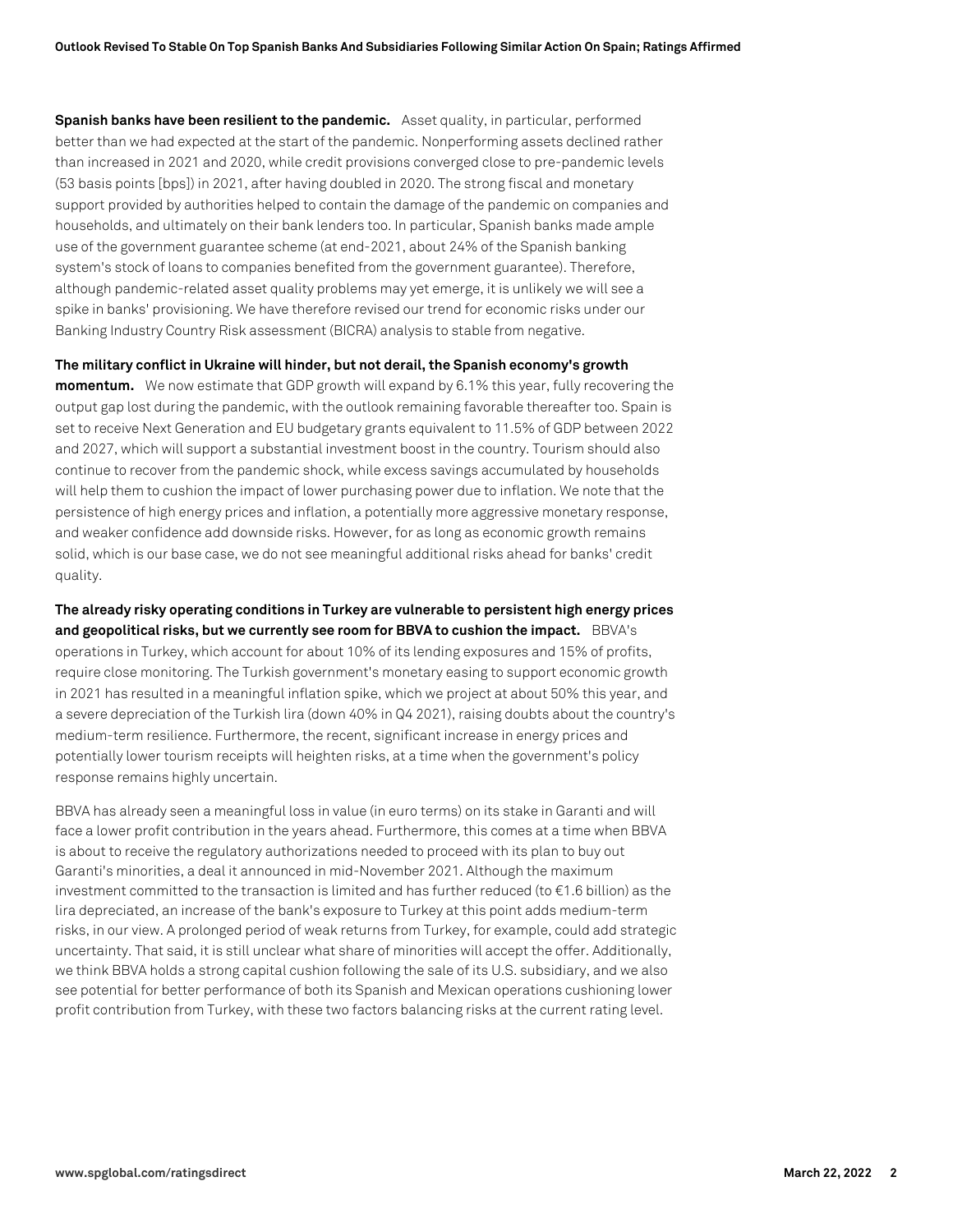## **Banco Santander S.A.**

Our ratings on Santander continue to reflect its strong banking franchise, wide business and geographic diversification, strong profitability, and sound capitalization for the risks it faces. At the same time, we consider that the average economic risk in the countries where Santander operates are comparatively higher than that of its global peers, partly offsetting other business and financial strengths in its credit profile. We also factor into the rating on Santander its ability to maintain a buffer of bailinable debt large enough to provide some protection to senior debtholders in a resolution scenario.

#### **Outlook: Stable**

The stable outlook reflects our expectations that Santander will be able to withstand the headwind from the Russia–Ukraine conflict and preserve its credit strengths, including its large and diversified footprint, strong earnings power, and sound risk-adjusted capitalization over the next couple of years. Specifically, we expect its operating performance to improve on the back of business growth in the Americas and benefits from cost savings in the mature European market, leading to return on equity (ROE) of about 9%. We expect the bank's risk-adjusted capital (RAC) ratio to improve to 8.0%-8.5% by 2023 from 7.7% in 2020 on the back of higher retained earnings and 3% average loan growth. We also anticipate asset quality to remain under control, and cost of credit to decline below pre-pandemic levels, reaching about 100bps by 2023.

#### **Downside scenario**

The ratings could come under pressure if the bank failed to maintain a buffer of bail-inable debt sustainably exceeding 500bps of its S&P Global Ratings' risk-weighted assets (RWA). A negative rating action could also occur if its wide geographical and business diversification stopped providing tangible benefits to its risk profile, or if unexpected events (such as material acquisitions) undermined its capital position. A lowering of our sovereign rating on Spain would also likely trigger a similar rating action on Santander, since it is unlikely we would rate Santander two notches above the rating on Spain.

#### **Upside scenario**

At the current rating level, we see limited upside to the ratings on Santander. We could take a positive rating action if the bank reached and maintained a higher level of risk-adjusted capital, provided that we also saw stronger resilience in a hypothetical sovereign default scenario, allowing a gap of two notches--the maximum under our methodology--above our sovereign credit rating on Spain.

#### **SCF**

Our ratings on SCF benefit from three notches of parental support uplift. We consider it a highly strategic subsidiary of Santander. Furthermore, since it falls under its parent's resolution perimeter, the source of parent support includes Santander's buffer of subordinated bailinable instruments. Additionally, SCF's stand-alone creditworthiness continues to reflect its solid franchise and high market share in most countries of operation, wide geographic diversification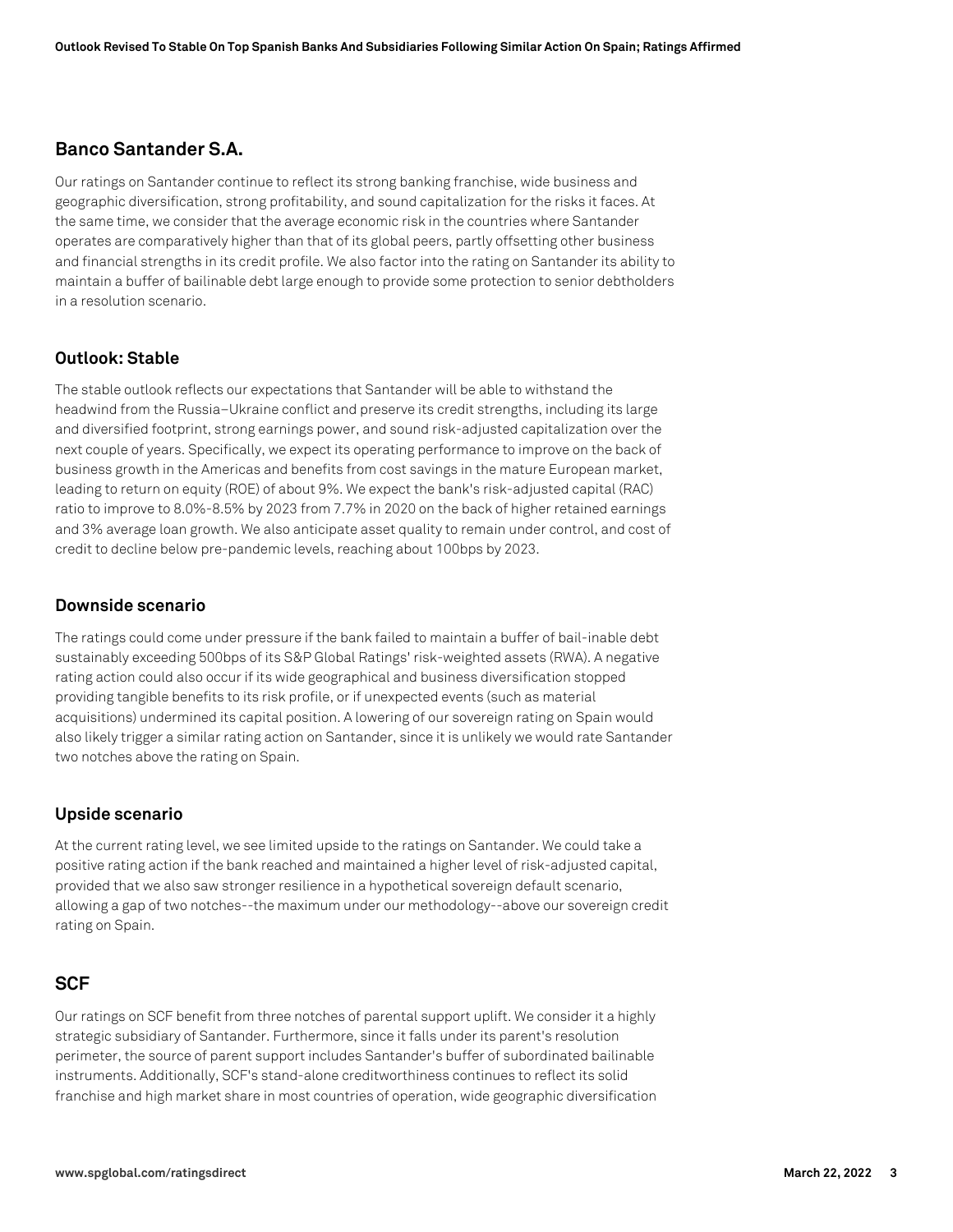across Europe, strong capitalization, and solid earnings generation capacity. These strengths are balanced by the risks stemming from SCF's concentration in car financing and inherently riskier consumer lending. In our view, for as long as economic growth remains solid in SCF's footprint, SCF should be able to at least partly cushion the spillover effects from the military conflict in Ukraine, in particular the effect on auto sector production, which is potentially vulnerable to supply-side bottlenecks--car financing represents about 75% of SCF's total lending.

#### **Outlook: Stable**

The stable outlook on SCF mirrors that on its parent, Santander, as well as that on Spain, SCF's country of domicile. So long as we continue to assess SCF as highly strategic to Santander, and it remains within Santander's resolution perimeter, our ratings on SCF will remain one notch below those on its parent, and capped at the level of the Spanish sovereign.

#### **Downside scenario**

We could lower the ratings on SCF in the next 18-24 months if we downgraded its parent, or if we thought the parent's commitment had weakened, leading us to revise downward our view of SCF's long-term strategic importance for the Santander group, or if SCF were to fall out of Santander's resolution perimeter. In addition, we could lower our ratings on SCF if we lowered the sovereign credit rating on Spain. That is because we cannot rate highly strategically important subsidiaries such as SCF above the sovereign rating on their country of domicile based on group support, unless their exposure to their country of domicile is lower than 10%, which is not the case for SCF.

#### **Upside scenario**

Although unlikely, an upgrade of SCF in the next 18-24 months could be triggered by a similar action on both its parent and on Spain, for as long as we continued to consider that the parent's commitment to SCF had not weakened and that SCF would remain part of Santander's resolution perimeter. In addition, if we revised SCF's status within the group to core, we could consider an upgrade.

#### **SCB**

The ratings on SCB benefit from three notches of parental support from its parent, SCF, given its core status. Like its parent, SCB falls under Santander's resolution perimeter, thus indirectly benefiting from the buffer of bailinable subordinated instruments that Santander has built up. SCB's stand-alone creditworthiness reflects the bank's small size and niche business model in car financing and consumer finance, which makes it more vulnerable to economic cycles. However, SCB benefits from strong profitability and adequate capitalization when compared to risks.

#### **Outlook: Stable**

The outlook on SCB is stable and mirrors that on its Spain-based parent, SCF (A/Stable/A-1). We expect SCB will remain a core subsidiary of SCF, within Santander's resolution perimeter, and would therefore be directly affected by a strengthening or weakening of its parent's credit profile.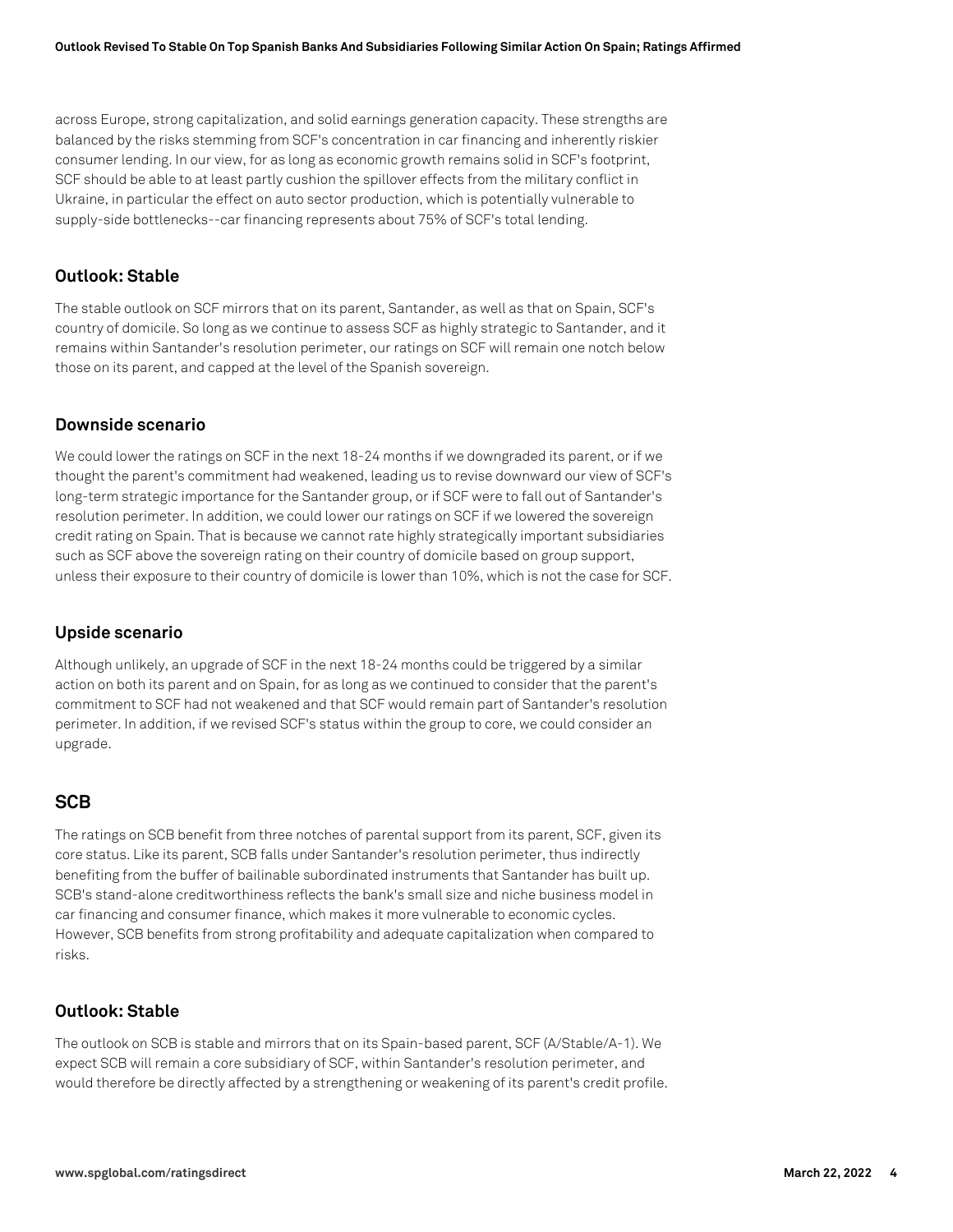#### **Downside scenario**

We could downgrade SCB in the next 18-24 months if we downgraded SCF. This could be triggered by a similar action on the ultimate parent, Santander; a downgrade of the Spanish sovereign; or a weakening in Santander's commitment to SCF. In addition, a weakening of SCB's importance to SCF could lead us to lower the rating on SCB, although we view this as a remote possibility over the next 24 months.

#### **Upside scenario**

Although unlikely, we could consider upgrading SCB if we were to upgrade SCF, which would in turn stem from an upgrade of Santander and the Spanish sovereign. An upgrade of SCB would also require no weakening of SCF's commitment to SCB, with SCB also remaining within Santander's resolution perimeter. An improvement in SCB's stand-alone creditworthiness alone would not result in an upgrade.

## **Banco Bilbao Vizcaya Argentaria.**

BBVA's strong, geographically diversified and profitable retail banking franchise; prudent risk management; and sound capitalization continue to support our ratings on the bank. However, the ratings also reflect the higher-than-average economic risk of the countries where the group operates. Since December 2021, our ratings on BBVA have also benefited from one notch of additional loss-absorbing capacity uplift because the bank reached a buffer of subordinated bailinable liabilities large enough to protect senior creditors in a resolution scenario.

#### **Outlook: Stable**

The stable outlook reflects our assumption that although the conflict in Ukraine will take a toll on the growth prospects of most economies where BBVA operates, the impact will be manageable and short-lived. Turkey is the geography that could suffer the most, which means BBVA's results might strengthen at a slower pace than we initially thought. That said, the benefits of the cost restructuring completed in Spain and likely maintenance of solid returns in Mexico give BBVA some room to accommodate potentially lower earning streams from Turkey, so we think it will post RoE of about 9%-10% in 2022-2023. Equally, we expect the bank to maintain solid capitalization, with a RAC ratio of about 8.5% by 2023, following the completion of the ongoing €3.5 billion share buyback program and the buyback of minorities in its Turkish subsidiary. Finally, we do not expect the cushion of subordinated bailinable instruments to change.

#### **Downside scenario**

The ratings could come under pressure over the next 18-24 months if risks were to become more acute in Turkey and BBVA had limited ability to offset their impact. This could happen if the completion of the ongoing offer to Garanti minorities led to substantially higher exposure to Turkey, or if some of the currently offsetting strengths were to become less pronounced. The latter could happen if economic growth prospects weakened more significantly across BBVA's geographical footprint or if the bank's capital, as measured by our RAC, eroded below 8%. A lowering of the sovereign rating on Spain would put pressure on the ratings on BBVA because we consider it likely that BBVA would default in the context of a hypothetical Spanish sovereign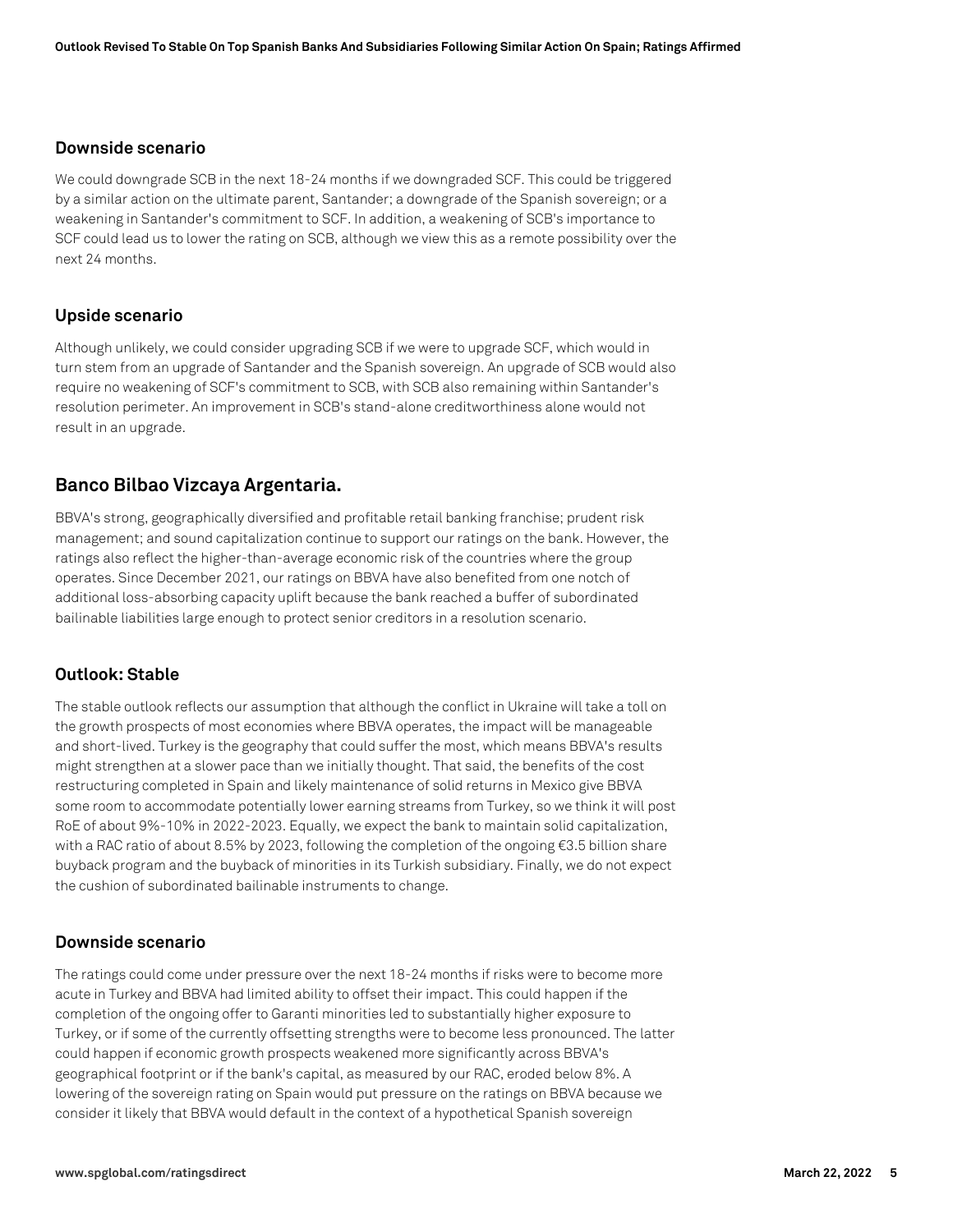default, given its high relative exposure to Spain.

#### **Upside scenario**

Given the current rating level, we see limited ratings upside. An upgrade of BBVA would depend on an upgrade of Spain and a meaningful strengthening of BBVA's stand-alone creditworthiness.

#### **BICRA Score Snapshot**

#### **BICRA Score Snapshot -- Spain**

|                            | Т٥        | From                                  |
|----------------------------|-----------|---------------------------------------|
| <b>BICRA Group</b>         | 4         | 4                                     |
| Fconomic Risk              | 4         | 4                                     |
| Fconomic Resilience        |           | Intermediate Risk - Intermediate Risk |
| Economic Imbalances        |           | Intermediate Risk Intermediate Risk   |
| Credit Risk in the Economy |           | Intermediate Risk Intermediate Risk   |
| Fconomic Risk Trend        | Stable    | Negative                              |
| Industry Risk              | 4         | 4                                     |
| Institutional Framework    |           | Intermediate Risk Intermediate Risk   |
| Competitive Dynamics       | High Risk | High Risk                             |
| Systemwide Funding         | Low Risk  | Low Risk                              |
| Industry Risk Trend        | Stable    | Stable                                |

## **Related Criteria**

- General Criteria: Hybrid Capital: Methodology And Assumptions, March 2, 2022
- Criteria | Financial Institutions | Banks: Banking Industry Country Risk Assessment Methodology And Assumptions, Dec. 9, 2021
- Criteria | Financial Institutions | General: Financial Institutions Rating Methodology, Dec. 9, 2021
- General Criteria: Environmental, Social, And Governance Principles In Credit Ratings, Oct. 10, 2021
- General Criteria: Group Rating Methodology, July 1, 2019
- Criteria | Financial Institutions | General: Risk-Adjusted Capital Framework Methodology, July 20, 2017
- General Criteria: Methodology For Linking Long-Term And Short-Term Ratings, April 7, 2017
- General Criteria: Guarantee Criteria, Oct. 21, 2016
- General Criteria: Ratings Above The Sovereign--Corporate And Government Ratings: Methodology And Assumptions, Nov. 19, 2013
- General Criteria: Principles Of Credit Ratings, Feb. 16, 2011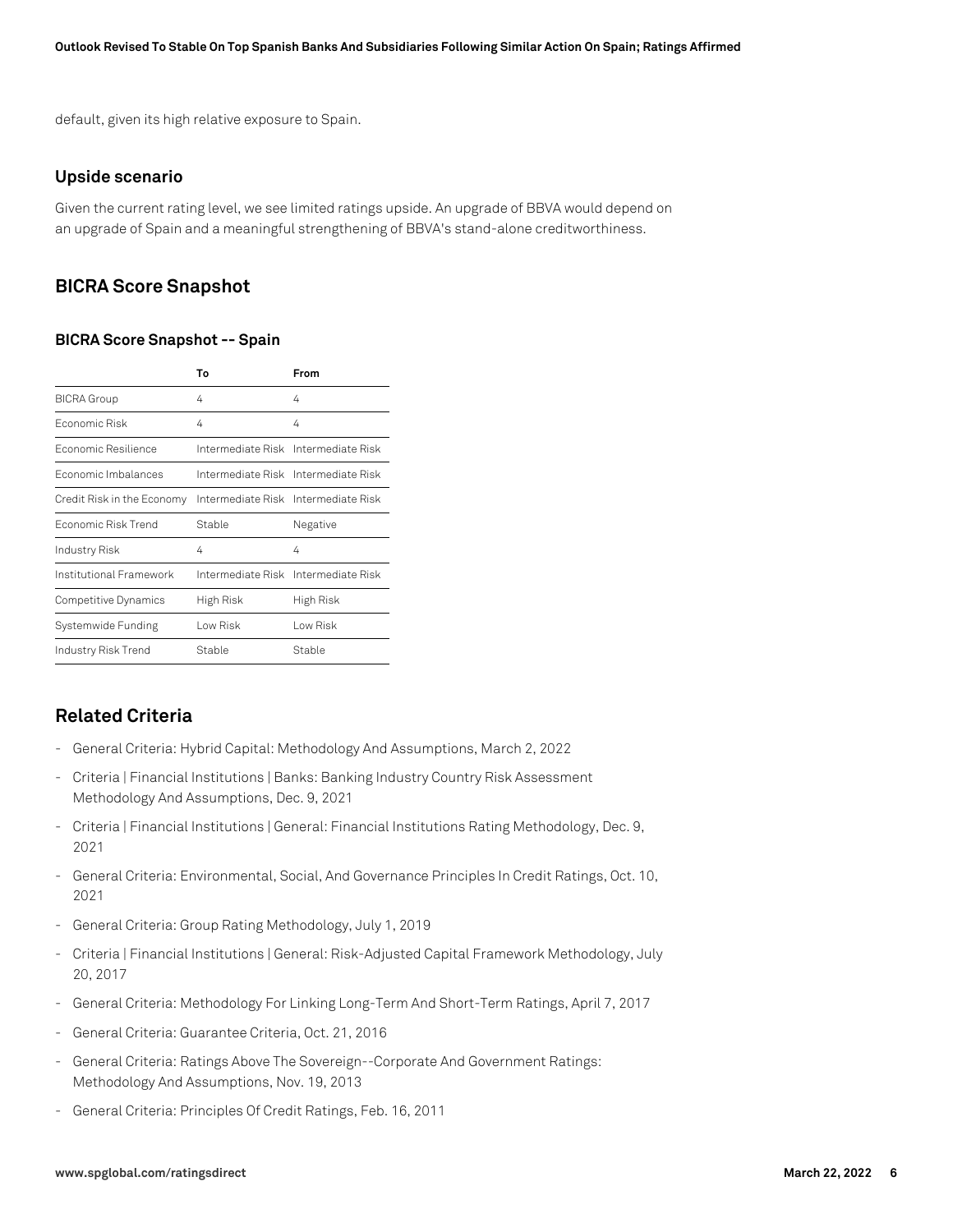## **Related Research**

- Spain Outlook Revised To Stable From Negative On Balanced Growth; 'A/A-1' Ratings Affirmed, March 18, 2022
- Moving The Russia-Ukraine Scenario Needle: European Output At Risk, March 16, 2022
- Global Macro Update: Preliminary Forecasts Reflecting The Russia-Ukraine Conflict, March 8, 2022
- Six European Banks Upgraded On ALAC Or Group Support Uplift; Off UCO On Implementation Of Revised FI Criteria, Dec. 16, 2021
- Bulletin: Banco Bilbao Vizcaya Argentaria's Bid For Turkish Garanti Offers Potential For Higher Profits But Greater Volatility, Nov 16, 2021

## **Ratings List**

| ********** Banco Bilbao Vizcaya Argentaria S.A. ********* |               |                 |  |
|-----------------------------------------------------------|---------------|-----------------|--|
| <b>Ratings Affirmed</b>                                   |               |                 |  |
| Banco Bilbao Vizcaya Argentaria S.A.                      |               |                 |  |
| Resolution Counterparty Rating A+/--/A-1                  |               |                 |  |
| <b>Ratings Affirmed; Outlook Action</b>                   |               |                 |  |
|                                                           | Т٥            | From            |  |
| <b>BBVA Global Markets B.V.</b>                           |               |                 |  |
| Banco Bilbao Vizcaya Argentaria S.A.                      |               |                 |  |
| <b>Issuer Credit Rating</b>                               | A/Stable/A-1  | A/Negative/A-1  |  |
| ************** Banco Santander S.A. *************         |               |                 |  |
| <b>Ratings Affirmed</b>                                   |               |                 |  |
| <b>Banco Santander S.A.</b>                               |               |                 |  |
| Resolution Counterparty Rating AA-/--/A-1+                |               |                 |  |
| Santander Consumer Bank AG                                |               |                 |  |
| Santander Consumer Finance S.A.                           |               |                 |  |
| Resolution Counterparty Rating A+/--/A-1                  |               |                 |  |
| <b>Ratings Affirmed; Outlook Action</b>                   |               |                 |  |
|                                                           | Т٥            | From            |  |
| <b>Banco Santander S.A.</b>                               |               |                 |  |
| Issuer Credit Rating                                      | A+/Stable/A-1 | A+/Negative/A-1 |  |
| Santander Consumer Bank AG                                |               |                 |  |
| Santander Consumer Finance S.A.                           |               |                 |  |
| <b>Issuer Credit Rating</b>                               | A/Stable/A-1  | A/Negative/A-1  |  |
|                                                           |               |                 |  |

Certain terms used in this report, particularly certain adjectives used to express our view on rating relevant factors,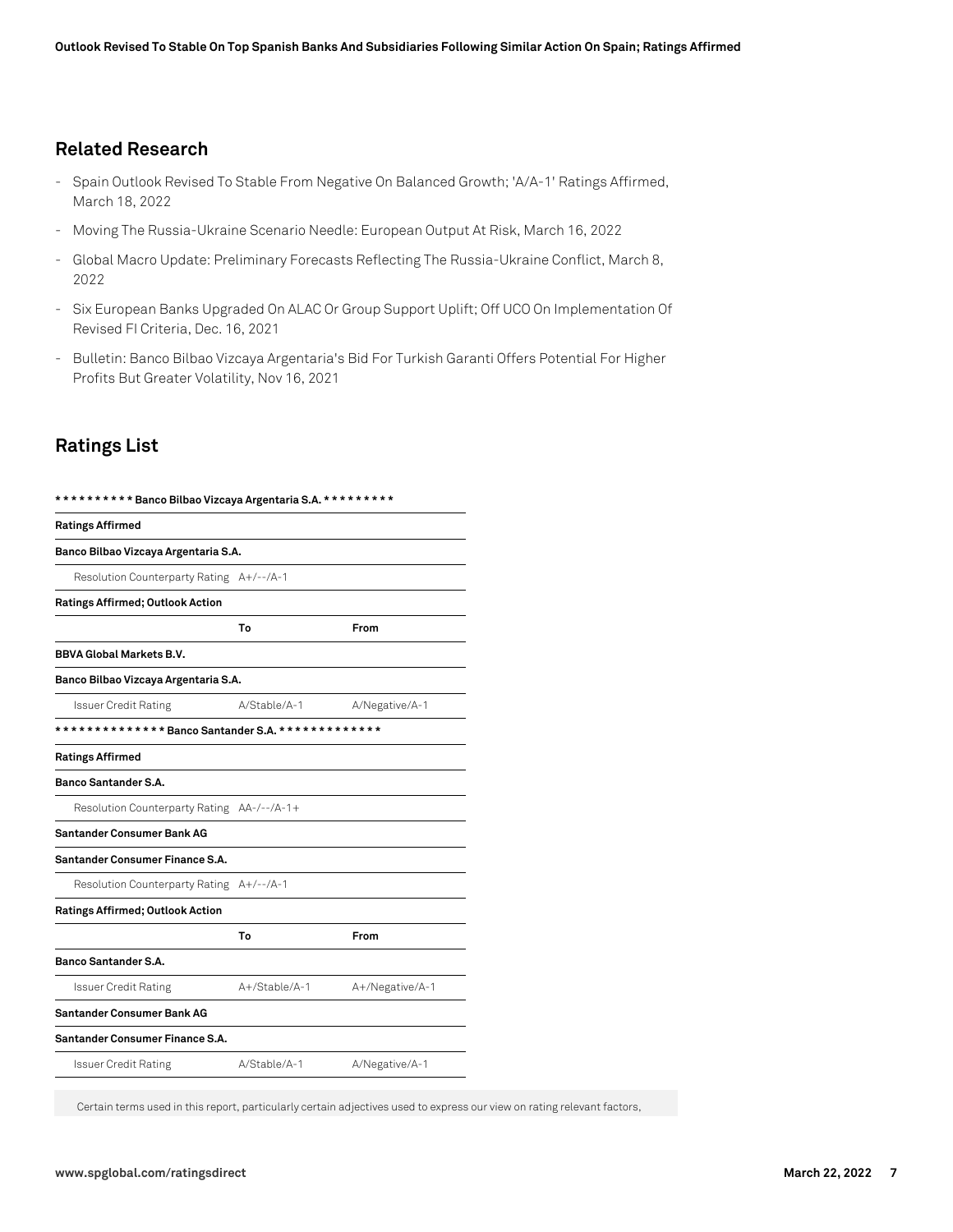#### **Outlook Revised To Stable On Top Spanish Banks And Subsidiaries Following Similar Action On Spain; Ratings Affirmed**

have specific meanings ascribed to them in our criteria, and should therefore be read in conjunction with such criteria. Please see Ratings Criteria at www.standardandpoors.com for further information. A description of each of S&P Global Ratings' rating categories is contained in "S&P Global Ratings Definitions" at https://www.standardandpoors.com/en\_US/web/guest/article/-/view/sourceId/504352 Complete ratings information is available to subscribers of RatingsDirect at www.capitaliq.com. All ratings affected by this rating action can be found on S&P Global Ratings' public website at www.standardandpoors.com. Use the Ratings search box located in the left column. Alternatively, call one of the following S&P Global Ratings numbers: Client Support Europe (44) 20-7176-7176; London Press Office (44) 20-7176-3605; Paris (33) 1-4420-6708; Frankfurt (49) 69-33-999-225; or Stockholm (46) 8-440-5914